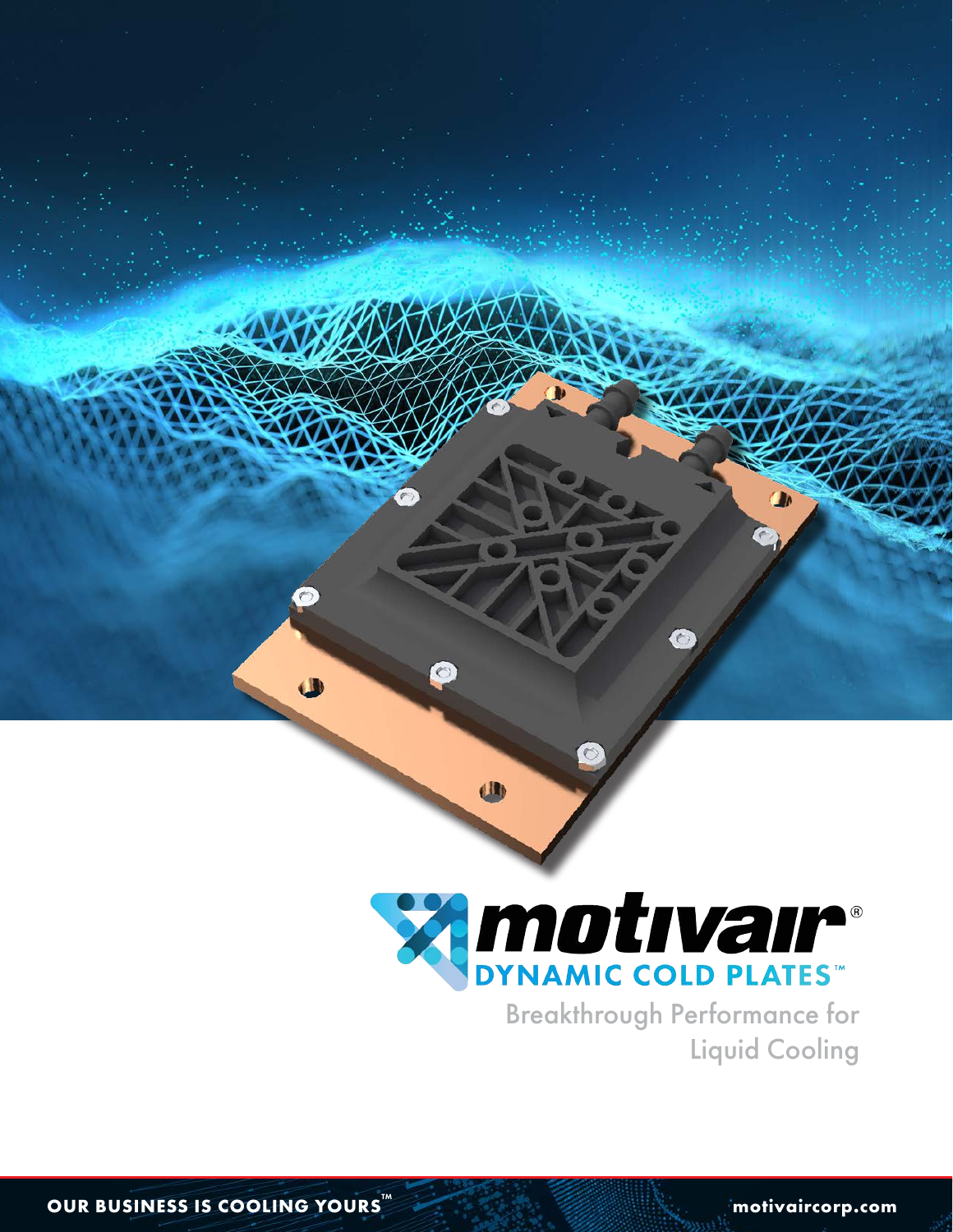# REVOLUTION LIQUID COOLING FOR  $H$  -performance  $P$ COMPUTING

# Motivair Dynamic Cold Plates™ empower the next generation of high-performance computing

Motivair's Dynamic Cold Plates™ harnesses innovative fluid dynamics to redefine direct liquid cooling. The free-flowing nature of theDynamic Cold Plate™ accelerates particles and other contaminants moving through and minimizes risks of poor water quality.

Our patent pending technology enables robust performance without the use of skived microchannels. It allows CPUs and GPUs to operate at peak performance while reducing the the possibility of cooling degradation and costly system failures.

This simple yet effective technology is optimized for cost efficient and scalable production, targeted specifically for high-performance computing, small-to-large clusters and Exascale class systems. All products are engineered and manufactured in the USA, ensuring a predictable, endto-end experience while eliminating the risks of foreign supply chain disruptions.





# ONE SOURCE FOR END-TO-END DIRECT LIQUID COOLING

Looking for a single source liquid cooling system for high-performance computing? Our Dynamic Cold Plates™, coupled with our Coolant Distribution Units or Heat Dissipation Units, provide users an allin-one, End-to-End Direct Liquid Cooling System with comprehensive post-sales services.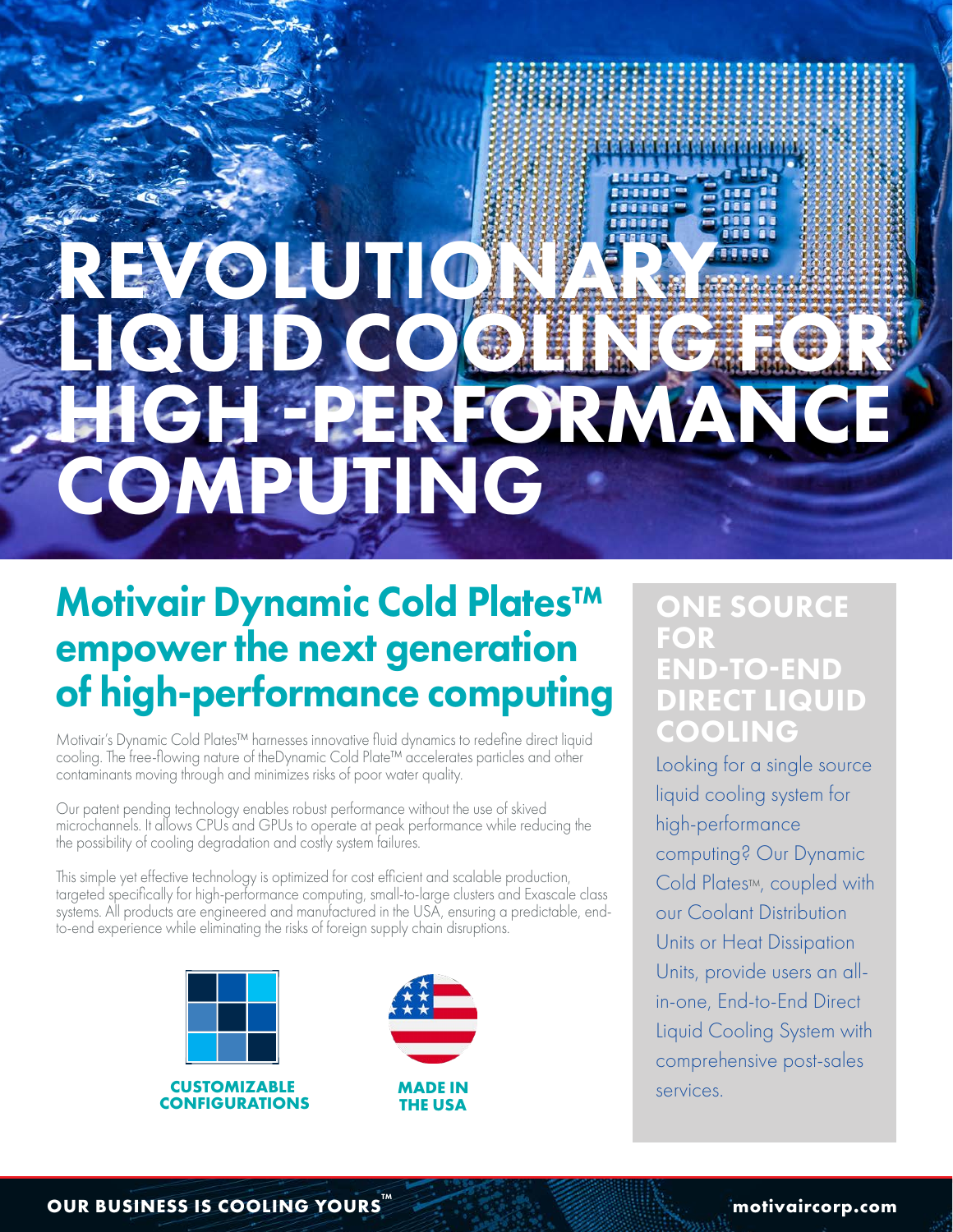# THINK **OUTSIDE** THE BOX

T

# PRECISION COOLING EXPLAINED

 $\mathbf{u}$ 

# 1. RESISTANCE TO FLUID FOULING

- Designed to tolerate much larger impurities than microchannel cold plates.
- Dynamic coolant flow prevents stagnant regions where fouling is more likely to occur.
- Patent-pending technology minimizes the impact of variations in coolant viscosity.
- No moving parts that can get stuck or malfunction due to poor fluid quality or cold plate orientation.

# 2. LEAK-FREE DESIGN

- Unitary molded Flow Distributor
- Single, static o-ring seal; no dynamic seals
- Tried and true push-lock hose connections, employed for decades for pressure hoses.

# 3. SCALABILITY

- Unconstrained by micro channels, thermal performance scales as flow and package power increase up to 1000 watts per processor.
- Dynamic fluid distribution ensures fresh, cool fluid flows wherever heat is generated.
- Scalable from small to large package sizes; equally effective at low and high power densities.







**OUR BUSINESS IS COOLING YOURS Motion And All Accounts and Accounts and Accounts and Accounts and TMS and Accounts and Accounts and Accounts and Accounts and Accounts and Accounts and Accounts and Accounts and Accounts a**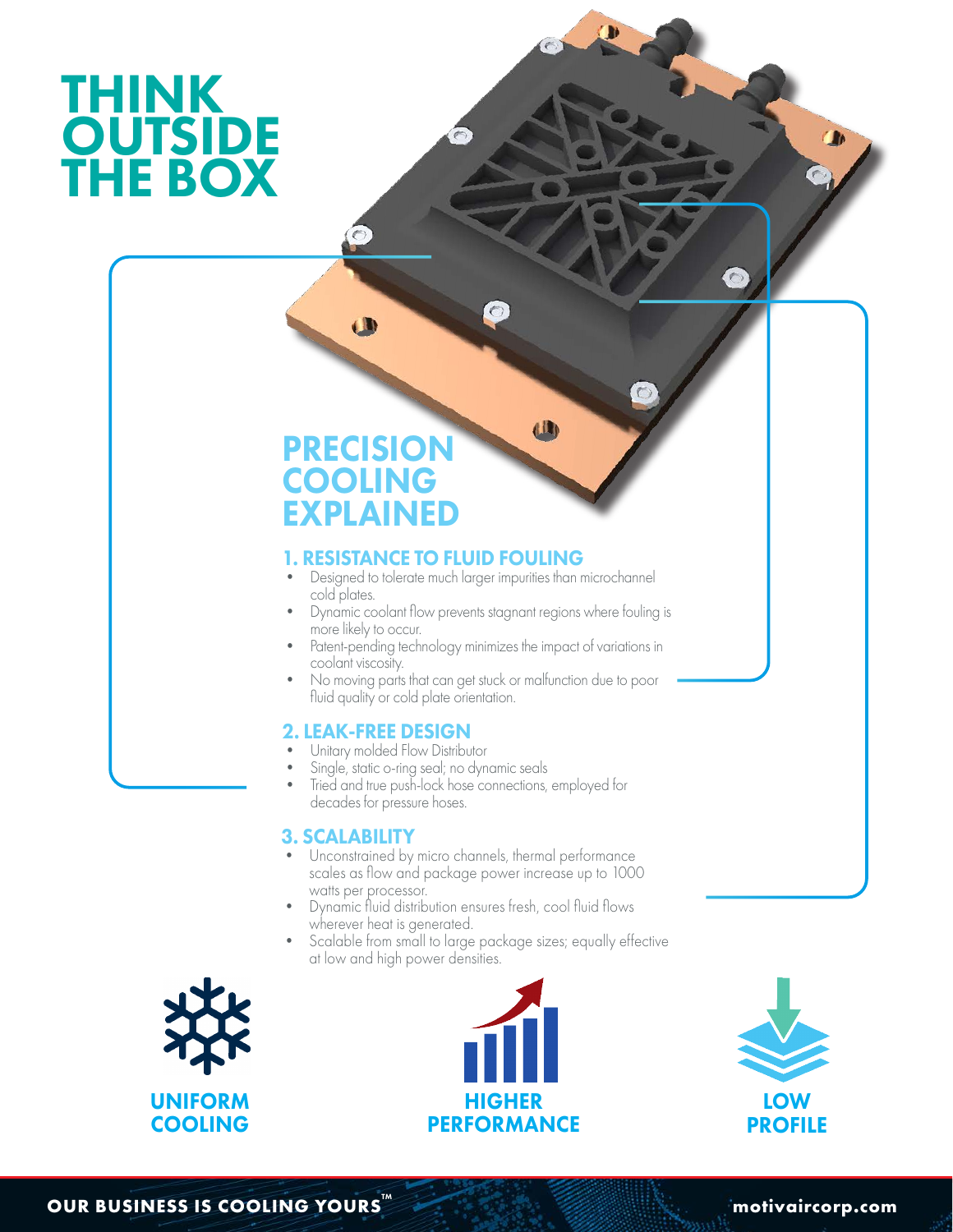

# Application Defined Options



# MEMORY COOLING

Capturing the heat from DIMM packages is important when you want in order to take full advantage of direct liquid cooling.

Motivair has customizable designs for DDR4 and DDR5 server memory that integrate into the server liquid cooling package with the same, reliable leakfree connections and robust performance that characterizes the Dynamic Cold Plates™.

## **Features**

• Made in the USA.



## QUICK CONNECTS

Quick Connects provide a seamless, make-or-break connection of water transfer lines for Motivair's Dynamic Cold Plates™

#### Features

- •Designed by CPC from the ground up for data center liquid cooling
- •Employs an advanced engineering polymer for maximum fluid compatibility and long service life
- Double O-Ring Seal for unparalleled reliability even after years of connection
- 200 PSI Rating
- Made in USA
- 

# IN-RACK MANIFOLD

Motivair's stainless steel manifolds provide a common connection point between Motivair's Dynamic Cold Plates™ and the supply and return cooling infrastructure system or Coolant Distribution Unit.

#### Features

- 304 Stainless Steel
- •Variable Size Options 42U/48U/50U/Custom
- •Universal Top/Bottom Design
- •Made in USA

of notice. Reproduction of this brochure in whole or in part is prohibit